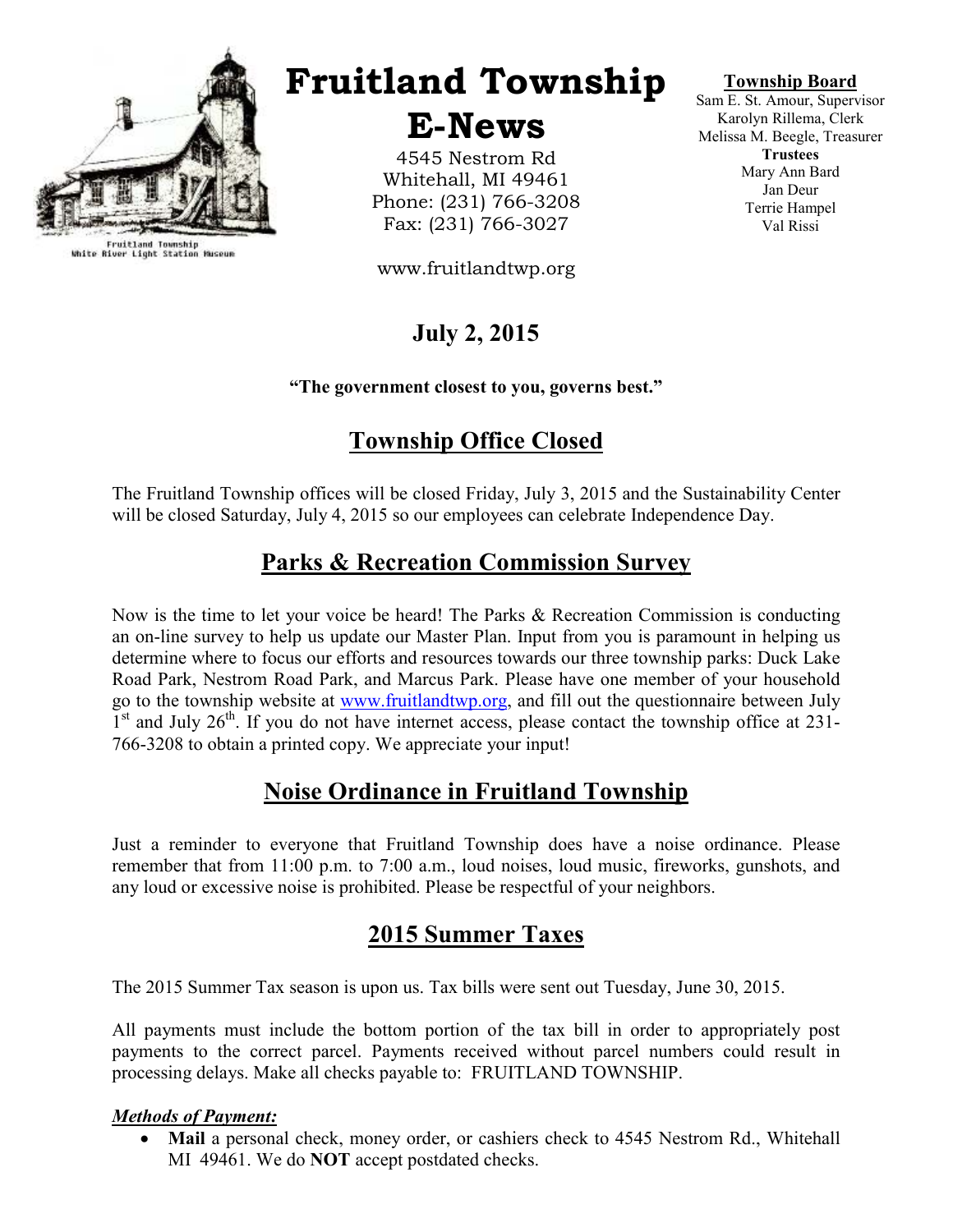- Night Deposit Box located at the Township Hall. Place payment and the bottom portion of the tax bill in an envelope and drop in our deposit box. No cash payments in the night deposit box!
- In person, at the Fruitland Township Hall, Monday-Friday. See hours and holiday closing dates below.
- Online, at www.fruitlandtwp.org. There will be an additional fee for this option.
- Partial payments will be accepted. Each payment amount will be spread equally to all levied taxes.

### Note:

- NSF (non-sufficient funds) checks will result in the reversal of the original payment until a cash payment can be made and the NSF check fee will be charged at that time.
- If you request a receipt for payment, a self-addressed, stamped envelope **must** accompany payment.

### **Payment Dates:**

- Payments due to Fruitland Township, July 1, 2015 until September 14, 2015 without penalty. Postmarked payments and payments in the Night Deposit Box on September 14, 2015 will be accepted without penalty.
- Normal business hours:  $8:00$  a.m.  $-4:00$  p.m. Monday through Thursday.  $8:00$  a.m.  $-$ 12:00 p.m., Fridays.
- Closed Holidays: Independence Day (celebrated July 3, 2015) and Labor Day (celebrated September 7, 2015)
- Payments made after September 14, 2015, will include a 1% penalty per month (as mandated by the State of Michigan) also an additional 3% if not paid by February 15, 2016. Call (231) 766-3208 for calculation before mailing.

Deferment of Summer Tax: Applications are available to qualifying individuals. All forms must be presented to Fruitland Township Treasurer NO LATER than September 14, 2015.

Melissa M. Beegle Fruitland Township Treasurer

### Information from the Clerk's Office

There is a special election scheduled for August 4, 2015 to renew a current millage for the Muskegon Central Dispatch 9-1-1.

Ballot language reads:

Shall the total constitutional tax rate limitation in the County of Muskegon be renewed the amount of up to .30 cents (\$.30) per one thousand dollars (\$1000) (.30 mill) against all taxable property in the County of Muskegon for a period of 7 years beginning with December 1, 2016 levy and ending with the December 1, 2022 levy so as to provide funding for the operation of the "9-1-1" Central Dispatch? If approved and levied in its entirety on December 1, 2016, this millage would raise an estimated \$1,250,000 in the first year.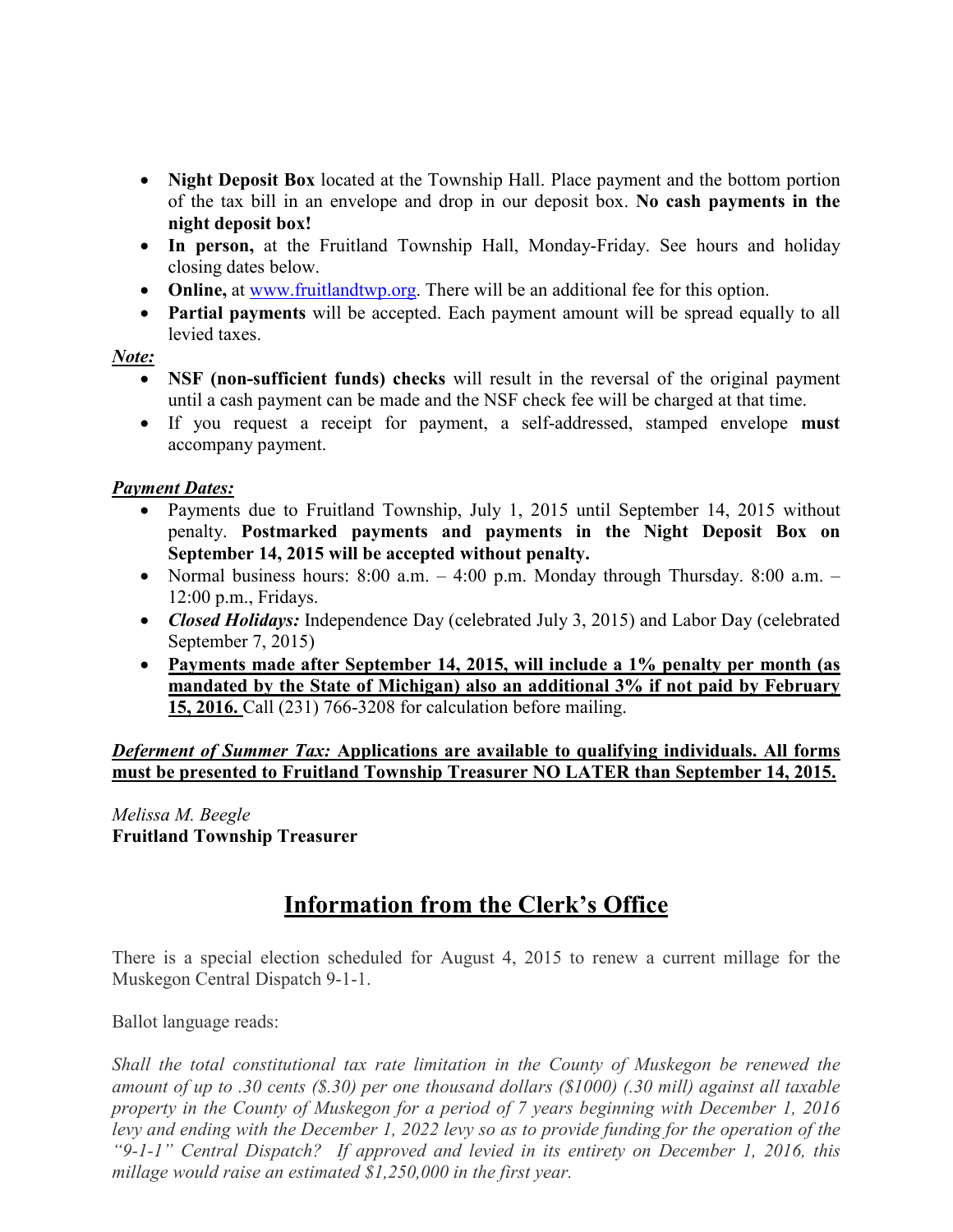If you would like to obtain an absentee ballot for this election, please contact either Clerk Rillema or Deputy Clerk Dion if you meet one of the following qualifications:

- I am 60 years of age or older.
- I expect to be absent from the community in which I am registered for the entire time the polls are open on Election Day.
- I am physically unable to attend the polls without the assistance of another.
- I cannot attend the polls because of the tenets of my religion.
- I have been appointed an election precinct inspector in a precinct other than the precinct where I reside.
- I cannot attend the polls because I am confined to jail awaiting arraignment or trial.

The Clerk's office can be reached at (231) 766-3208.

### White Lake Ambulance Authority

Dear Fruitland Township Residents:

There has been a great deal of coverage lately concerning Fruitland Township's decision to withdraw from the WLAA. Many thoughts have been floating around about the sequence of events and the reasons for your board's actions.

The following information addresses the background and will help clarify the reasons.

Included with this E-News are the adopted Resolution; the press release; and a Question and Answer section addressing some basic questions.

As you know, the health, safety and welfare of our residents and others in Fruitland Township is the board's utmost concern.

This unanimous action in no way is reflective of the professional expertise of WLAA medics and EMT's.

If you wish to obtain further information, please email me at supervisor@fruitlandtwp.org or call 231-766-3208.

Regards,

Sam St.Amour, Supervisor Fruitland Township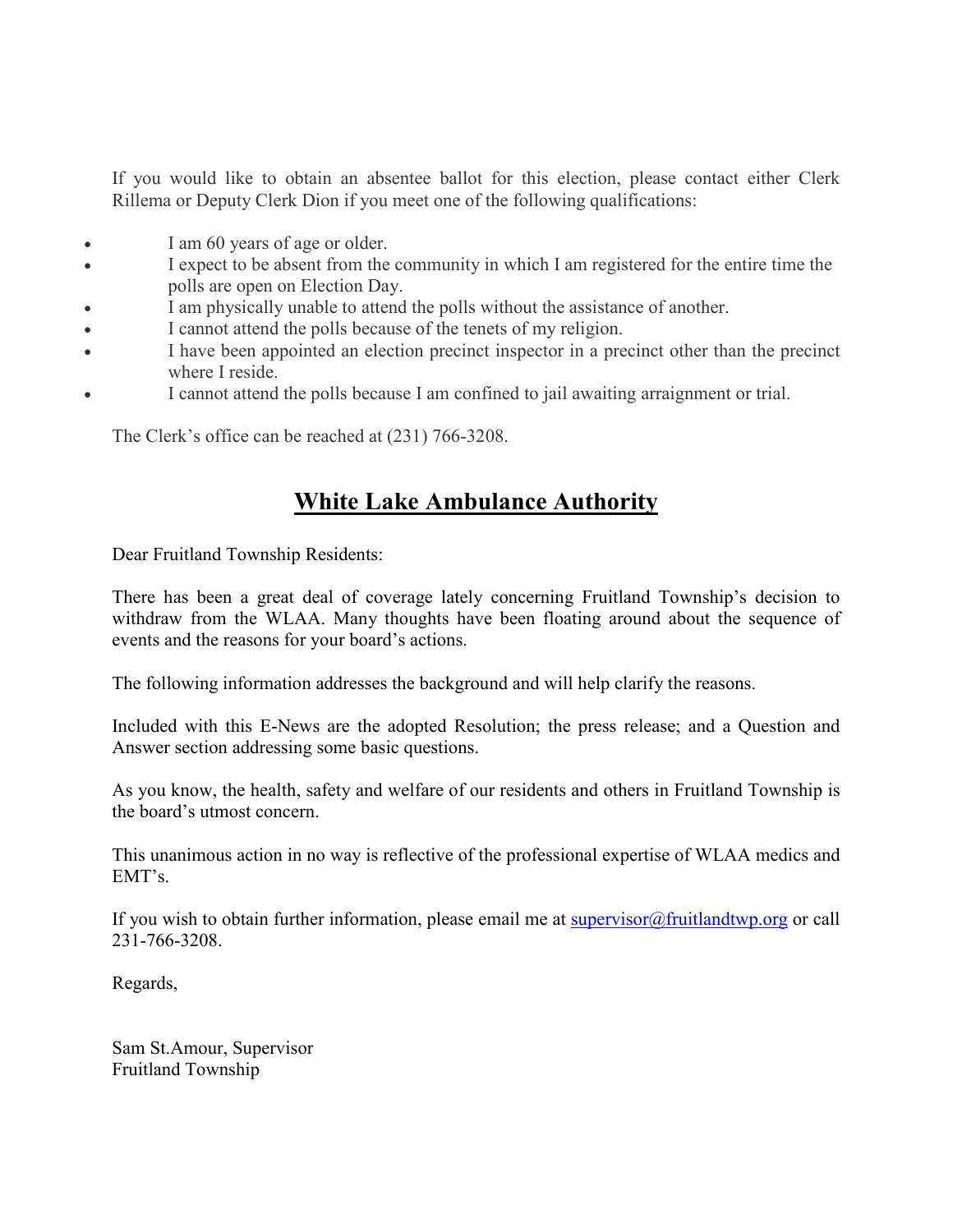#### **FRUITLAND TOWNSHIP RESOLUTION NO. 2015 - 18**

**WHEREAS**, Fruitland Township is currently a member of the White Lake Ambulance Authority ("Authority") which Authority shall cease to exist on December 31, 2018 by the terms of its Articles of Incorporation; and

WHEREAS, the Authority has had ongoing financial irregularity and mismanagement that has resulted in years of ongoing deficits and an inability of the Authority to adequately account to its constituents with respect to its revenues and expenses; and

WHEREAS, the Fruitland Township Board's first priority is the health, safety and welfare of its residents and with that priority in mind Fruitland Township in 2013 informed all of the governing bodies of the Authority's member units of the looming financial crisis at the Authority, however the Township was repeatedly rebuffed and ignored; and

**WHEREAS**, as a result of Fruitland Township's inability to convince the governing bodies of the Authority's member units to require the Authority to get its fiscal house in order, Fruitland Township, in 2013, was compelled to bring legal action to force the Authority to comply with its legal obligations, and

**WHEREAS**, in the summer of 2014, concerns grew over the Authority's failure to pay over employment taxes, including its employees' social security withholding to the IRS and had failed to pay insurance premiums for health insurance that resulted in the lapse of coverage for the Authority's employees;

**WHEREAS**, In November 2014, the Authority's auditor resigned because of the Authority's inability to correct past audit deficiencies and potential errors in pension calculations could not be verified or quantified; to date no audit for 2014 has been filed as mandated by law; and

**WHEREAS**, In March 2015 following a police investigation an arrest warrant was issued for the former Authority's Director charging her with two separate criminal acts in connection with nonpayment of employee insurance, social security withholding and non-payment into retirement accounts which shook the confidence of our community; and

**WHEREAS**, Fundamental changes made in the past few years have caused the sustainability of the Authority to be at risk and it continues to suffer from structural operating deficits. From the 2011 fiscal year until the end of the 2013 fiscal year the Authority's auditor reported operating losses in the amount of \$633,775.00; and

**WHEREAS**, by continuing in the Authority Fruitland Township residents are at increased financial risk as the Authority is currently considering an increased millage proposal for the fall ballot that will impose an annual tax on Fruitland Township residents in the approximate amount of \$256,600.00. The increased tax, if levied, will add to the current financial burden on Fruitland Township residents who already pay a disproportionate amount of the debt incurred by the Authority; and

**WHEREAS**, Fruitland Township cannot ignore reality and put the health, safety and welfare of Fruitland Township residents in jeopardy by going without a responsible and financially sound ambulance service operating within Fruitland Township; and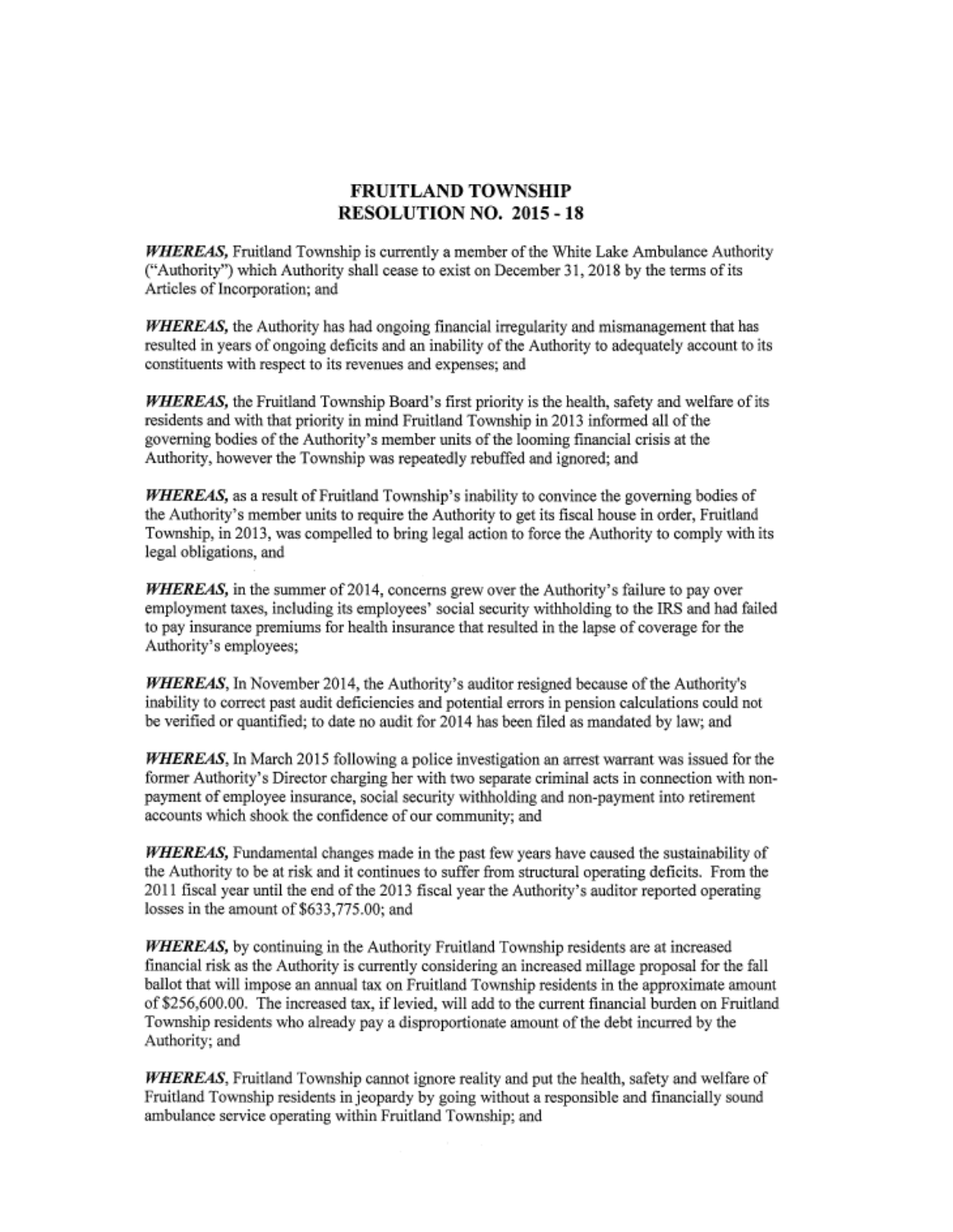WHEREAS, Pro Med has a proven track record, is financially sound and has professional management with the necessary credentials to provide quality ambulance service for our residents for years to come and is able to provide ambulance service without the need of a community wide millage and without taxpayer funds,

NOW THEREFORE, BE IT RESOLVED, that Fruitland Township hereby withdraws from the White Lake Ambulance Authority effective as of 12:00 am on August 1, 2015; and

FURTHER BE IT RESOLVED, that Fruitland Township withdraws further support for the White Lake Ambulance Authority.

FURTHER BE IT RESOLVED, that Fruitland Township's attorney is hereby authorized to commence negotiations with the White Lake Ambulance Authority to determine any sums properly due to the Authority from Fruitland Township.

This resolution offered by board member Trustee Bard, supported by Supervisor St. Amour, **ADOPTED**, Resolution 2015 -- 18 to approve the withdrawal of Fruitland Township from the White Ambulance Authority.

Upon a roll call vote, with all members present, the members voted as follows:

"AYE": Trustee Hampel, Trustee Bard, Trustee Deur, Treasurer Beegle, Trustee Rissi, Clerk Rillema, Supervisor St. Amour "NAY": None "ABSENT": None

I hereby certify that the Board of Fruitland Township adopted Resolution 2015 -- 18 for Fruitland Township's withdrawal from the White Ambulance Authority at a Special Meeting of the Fruitland Township Board at 2:00 PM on June 22, 2015.

*Kararn Rillema*<br>Karolyn Rhiema, Clerk

Township of Fruitland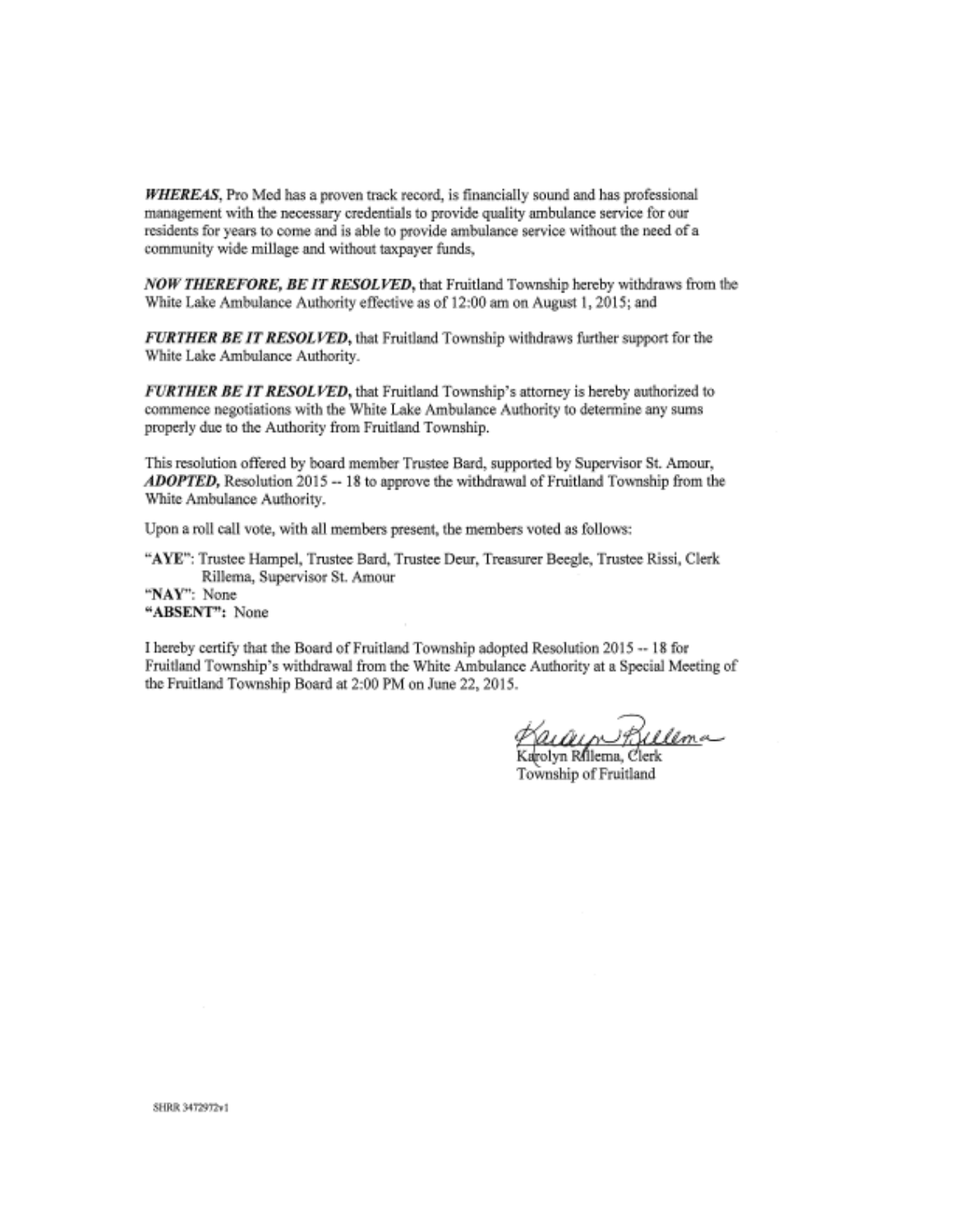#### PRESS RELEASE FOR IMMEDIATE PUBLICATION

After years of financial irregularity plaguing the White Lake Ambulance Authority ("Authority"), its lack of transparency and its failure to properly manage its business, Fruitland Township has made the decision to withdraw from the Authority effective as of August 1, 2015 and to look to Pro Med as its ambulance service provider.

Fruitland Township Board's first priority is the health, safety and welfare of its residents. With that in mind, Fruitland Township in 2013 sought to shed light on the looming financial crisis at the Authority however, the Township was repeatedly rebuffed by members of the Authority as well as by members of the Authority Board. Consequently Fruitland Township was forced to bring legal action to compel the Authority to gets its financial house in order. Despite the Authority's promises to do so, fundamental changes made in the past few years caused the sustainability of our Authority to be at risk and it continues to suffer from structural operating deficits. From the 2011 fiscal year until the end of the 2013 fiscal year the Authority's auditor reported operating losses in the amount of \$633,775.00. The Authority is now in the midst of considering a millage increase of .45 mils which if approved will impose an annual tax on Fruitland Township residents in the approximate amount of \$256,600.00 to subsidize the Authority. The increased tax, if levied, will add to the current financial burden on Fruitland Township residents who already pay a disproportionate amount of the debt incurred by the Authority;

In November 2014, the Authority's auditor resigned because of the Authority's inability to correct past audit deficiencies and potential errors in pension calculations could not be verified or quantified; no audit for 2014 has been filed as mandated by law. In March 2015 an arrest warrant was issued for the former Authority Director for two separate criminal acts in connection with non-payment of employee insurance, social security withholding and non-payment into retirement accounts which shook the confidence of our community.

Fruitland Township Supervisor Sam St. Amour issued the following statement: "After a long and thoughtful process in arriving at a decision, the Fruitland Township Board was unanimous in the adoption of its resolution to withdraw from the White Lake Ambulance Authority. Due to financial mismanagement our Board believes it is extremely unlikely that the Authority will be able to manage its finances without increasing the burden on local taxpayers. We cannot ignore reality and we refuse to put the health, safety and welfare of Fruitland Township residents in jeopardy by going without a responsible and financially sound ambulance service operating within our Township. Pro Med will be building an ambulance service facility in our township closer to our residents and without any additional financial impact on our taxpayers. Pro Med has a proven track record and has professional management with the necessary credentials to provide quality ambulance service. The Township's decision is not an indictment of the professional work of the Ambulance Authority's medics and medical staff whose efforts have served our community well. Rather, the decision was compelled by the mismanagement of the Authority and management's inability to correct longstanding and repeated financial transgressions."

Once the Authority's audits are completed, Fruitland Township's attorney has been authorized to commence negotiations with the Authority to determine any sums that are properly due to the Authority from Fruitland Township which it intends to pay. To date the Authority has been unable to completely quantify its financial liabilities or its structural deficits.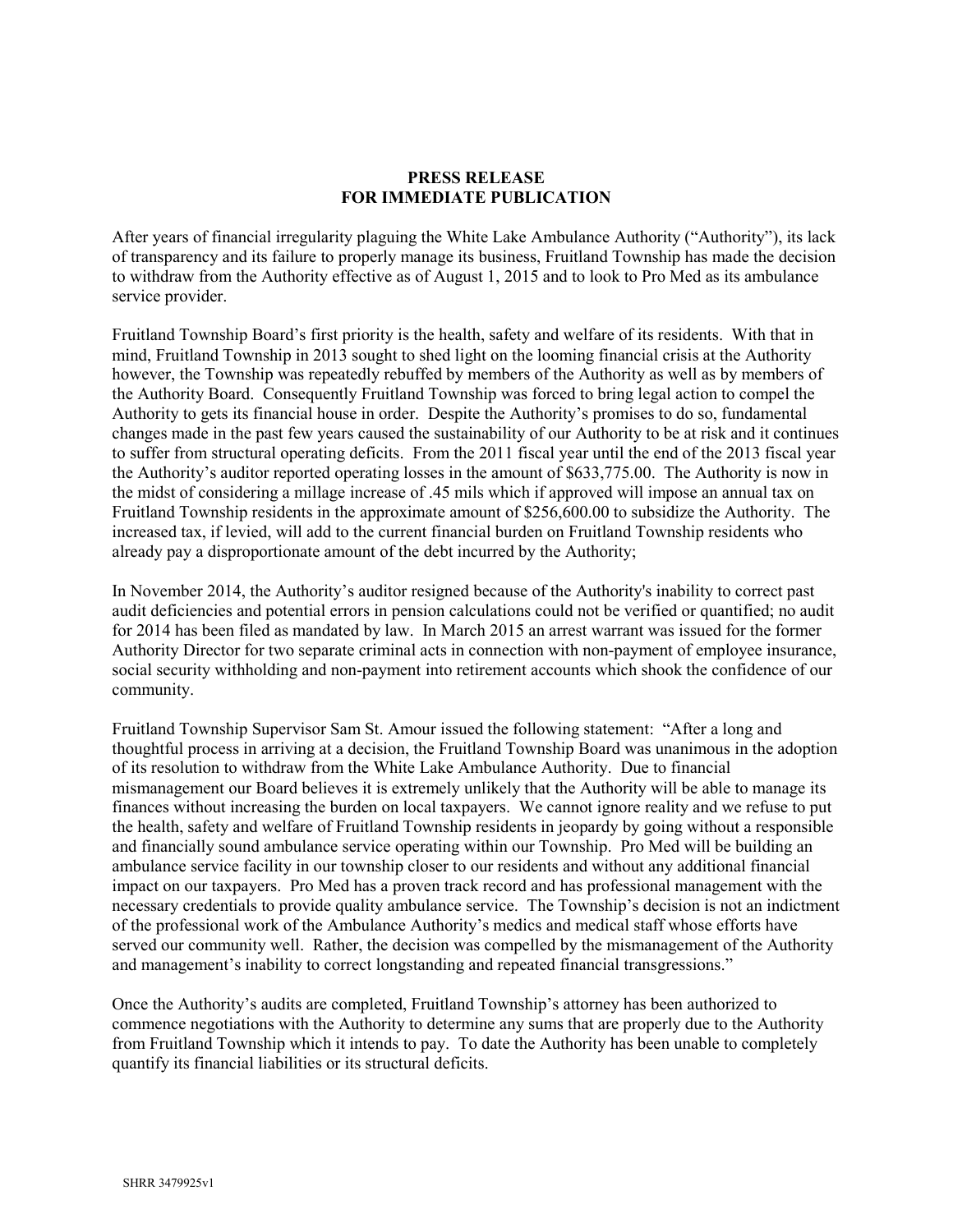#### FREQUENTLY ASKED QUESTIONS ABOUT FRUITLAND TOWNSHIP'S WITHDRAWAL FROM THE WHITE LAKE AMBULANCE AUTHORITY

- Q. Why did the Fruitland Township Board vote to withdraw from the White Lake Ambulance Authority (WLAA)?
- A. WLAA is a poorly run and debt ridden ambulance service. From the 2011 fiscal year until the end of the 2013 fiscal year the Authority's auditor reported operating losses in the amount of \$633,775.00. Last year the Authority's auditor resigned due to the Authority's inability to correct past audit deficiencies and potential errors in pension calculations could not be verified or quantified. Earlier this year the former Authority Director was criminally charged for non-payment of employee insurance, social security withholding and non-payment into retirement accounts. WLAA is broken and Fruitland Township can't afford to be without a stable and sound ambulance service provider for Township residents.
- Q. Is it true that WLAA is a better ambulance service provider than Pro-Med?
- A. The assertion is False. The fact is, all EMS providers in Muskegon County are subject to oversight by the West Michigan Regional Medical Consortium (WMRMC). All EMS providers in Muskegon County are subject to the same protocols.
- Q. Will it cost Fruitland Township Residents more money to be serviced by Pro Med than WLAA?
- A. The answer is no. Pro-Med has agreed to build an ambulance service facility in Fruitland Township and will station an ambulance in our Township without any tax support.
- Q. Why do we have to keep paying the millage for another year?
- A. Once a millage is voted on the law requires it to be paid. However by withdrawing now Fruitland Township will not be responsible for the additional millage that WLAA is seeking to put on the ballot this November. In addition Fruitland Township will not be responsible for new debt incurred by WLAA. New debt will be the responsibility of the remaining members.
- Q. Why didn't Fruitland Township pay their share of the deficit that the other townships/cities paid?
- A. As a result of the poor record keeping and lax accounting procedures WLAA has been unable to accurately quantify its deficit and identify Fruitland Township's share. Once that number is quantified Fruitland Township has authorized its attorney to commence negotiations with WLAA to determine any sums properly due to the Authority from Fruitland Township.
- Q. Who is running WLAA now?
- A. The WLAA is run by a board of directors made up of an appointee of each unit of government who is a member. Since the prior director has been charged with criminal conduct a full time replacement director has not been named.
- Q. Why did WLAA lose so much money?
- A. The business model of having a volunteer board run an ambulance service is not sustainable. WLAA had no real oversight by its board of directors and WLAA is not run